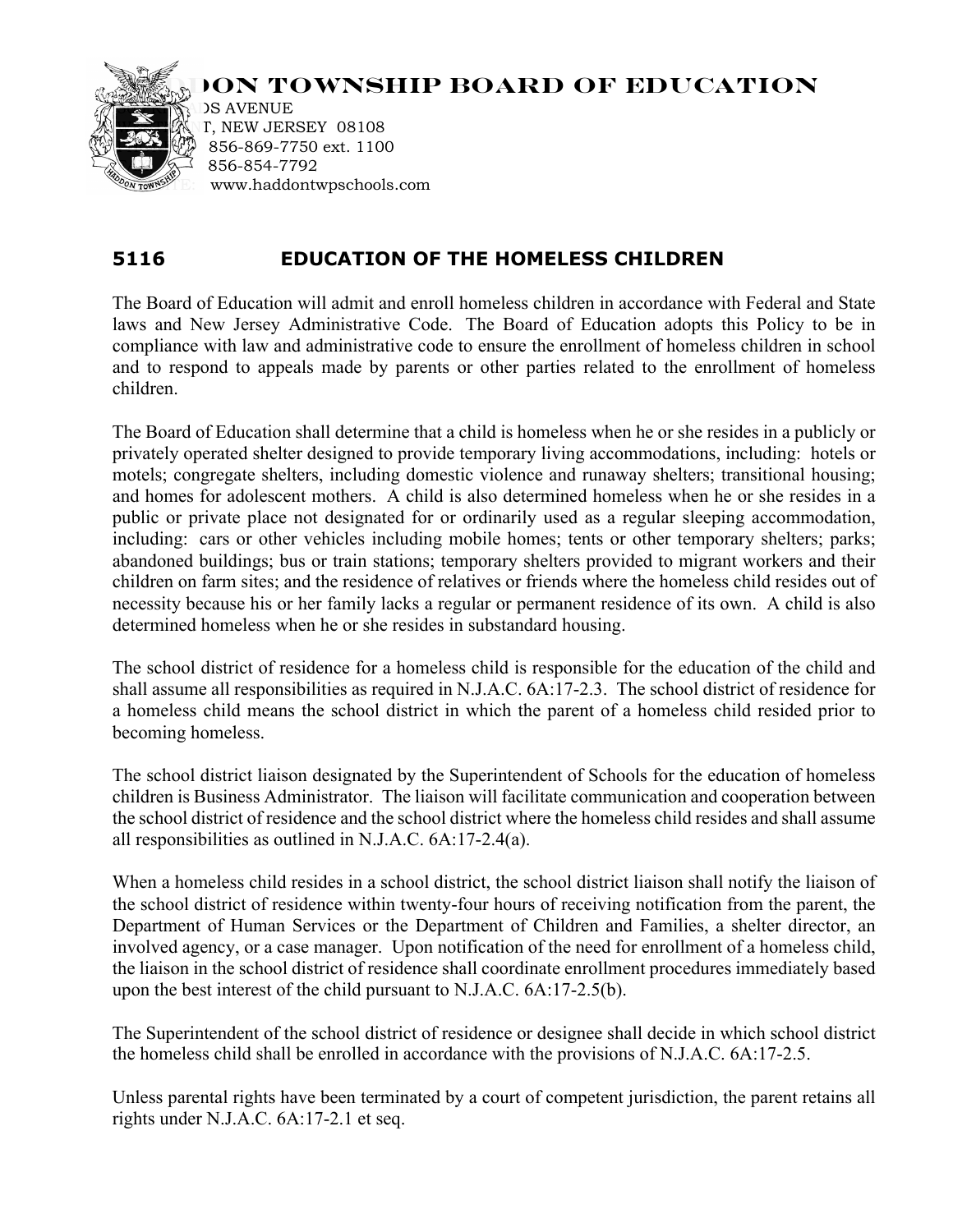When a dispute occurs regarding the determination of homelessness or the determination of the school district of enrollment made by the school district of residence, the Superintendent(s) or the designee(s) of the involved district(s) or the child's parent(s) shall immediately notify the Executive County Superintendent of Schools, who, in consultation with the Department of Education's McKinney-Vento Homeless Education Coordinator or designee, shall immediately decide the child's status. If a dispute remains between the parent and the involved school district(s) following the Executive County Superintendent's determination, the parent or the involved district Board(s) of Education may appeal to the Commissioner of Education for determination pursuant to N.J.A.C. 6A:3, Controversies and Disputes.

When a school district designated as the school district of residence disputes its designation as the school district of residence, or where no designation can be agreed upon by the involved school districts, the Superintendent(s) or designee(s) of the involved school districts shall immediately notify the Executive County Superintendent of Schools, who shall immediately make a determination, if possible, but no later than within forty-eight hours.

If the dispute regarding determination of district of residence does not involve the determination of homelessness and/or district enrollment, the school district disputing the Executive County Superintendent's determination may appeal to the Department of Education pursuant to N.J.A.C. 6A:23A-19.2(d), (e), and (f) and request a determination from the Division of Administration and Finance. If an appeal of a determination of district of residence also includes an appeal of the determination of homelessness and/or school district of enrollment, the appeal shall be submitted to the Commissioner of Education pursuant to N.J.A.C. 6A:3, Controversies and Disputes.

Any dispute or appeal shall not delay the homeless child's immediate enrollment or continued enrollment in the school district. The homeless child shall be enrolled in the school district in which enrollment or continued enrollment is sought by the parent, pending resolution of the dispute or appeal. Disputes and appeals involving the services provided to a homeless child with a disability shall be made pursuant to N.J.A.C. 6A:14.

Financial responsibility, including the payment of tuition for the homeless child, will be in accordance with N.J.A.C. 6A:17-2.8. The school district of residence shall list the child on its annual Application for State School Aid (ASSA) pursuant to N.J.S.A. 18A:7F-33 until the parent establishes a permanent residence or is deemed domiciled in another jurisdiction pursuant to N.J.S.A. 18A:38-1.d. At that time, the school district of residence shall no longer list the student on its ASSA. The State shall assume fiscal responsibility for the tuition of the child pursuant to N.J.S.A. 18A:7B-12.1 and shall pay the tuition to the school district in which the child is currently enrolled until the parent establishes a permanent residence or is deemed domiciled in another jurisdiction pursuant to N.J.S.A. 18A:38-1.d. under the circumstances outlined in N.J.A.C. 6A:17-2.8(c).

On or before December 31 of each year, the district shall report to the Office of Homelessness Prevention in the Department of Community Affairs an accounting of each instance in which the district is made aware that a student enrolled in the district because the student's parent moved to the district as a result of being homeless.

N.J.S.A. 18A:7B-12; 18A:7B-12.1; 18A:38-1 N.J.A.C. 6A:17-2.1 et seq.